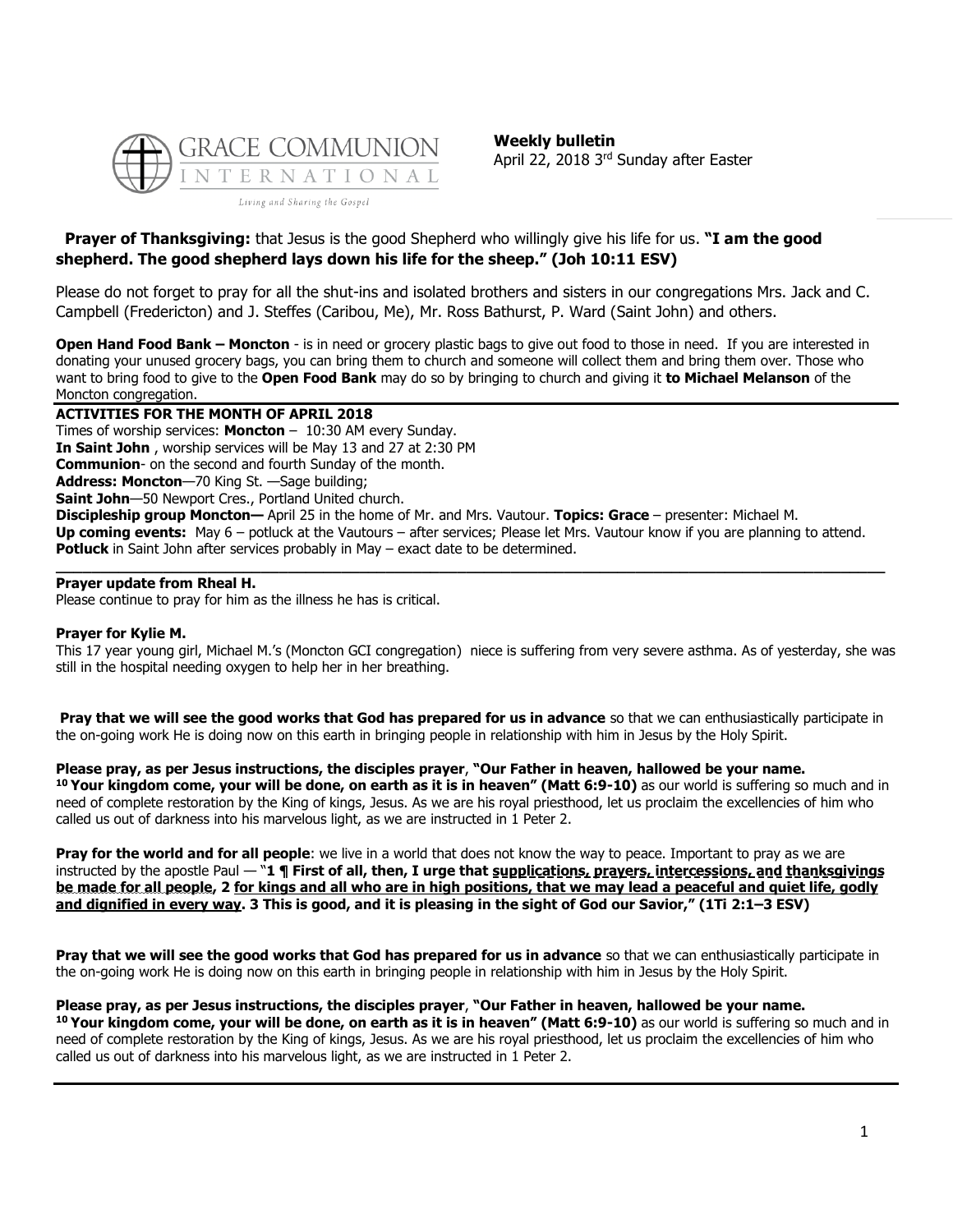# **Why Did Jesus Have to Die?**

## (From https://www.gci.org/disc/07-whydie)

Jesus had an amazingly productive ministry, teaching and healing thousands. He attracted large crowds and had potential for much more. He could have healed thousands more by traveling to the Jews and Gentiles who lived in other areas.

But Jesus allowed this work to come to a sudden end. He could have avoided arrest, but he chose to die instead of expanding his ministry. Although his teachings were important, he had come not just to teach, but also to die. Death was an important part of Jesus' ministry. This is the way we remember him, through the cross as a symbol of Christianity or through the bread and wine of the Lord's Supper. Our Savior is a

#### **Savior who died**

The Old Testament tells us that God appeared on earth on several occasions. If Jesus wanted only to heal and teach, he could have simply appeared. But he did more: he became a human. Why? Here's an important reason: so he could die. To understand Jesus, we need to understand his death. His death is part of the gospel message and something all Christians should know about.

#### **Born to die**

Jesus said, "The Son of Man did not come to be served, but to serve, and to give his life as a ransom for many" ([Matthew 20:28 \)](http://biblia.com/bible/niv/Matt%2020.28). He came to give his life, to die, and his death would result in salvation for others. This is why he came to earth. His blood was poured out for others [\(Matthew 26:28 \)](http://biblia.com/bible/niv/Matt%2026.28).

Jesus warned his disciples that he would suffer and die, but they did not seem to believe it:

Jesus began to explain to his disciples that he must go to Jerusalem and suffer many things at the hands of the elders, chief priests and teachers of the law, and that he must be killed and on the third day be raised to life. Peter took him aside and began to rebuke him. "Never, Lord!" he said. "This shall never happen to you!" (Matthew 16:21-22)

Jesus knew that he must die, because the Scriptures said so. "Why then is it written that the Son of Man must suffer much and be rejected?" [\(Mark 9:12 ;](http://biblia.com/bible/niv/Mark%209.12) [9:31 ;](http://biblia.com/bible/niv/Mark%209.31) [10:33-34 \)](http://biblia.com/bible/niv/Mark%2010.33-34).

Beginning with Moses and all the Prophets, he explained to them what was said in all the Scriptures concerning himself…. "This is what is written: The Christ will suffer and rise from the dead on the third day." (Luke 24:26-27, 46)

It happened according to God's plan: Herod and Pilate did only what God "had decided beforehand should happen" ([Acts 4:28 \)](http://biblia.com/bible/niv/Acts%204.28). In the Garden of Gethsemane, when Jesus knew that he would soon be crucified, Jesus asked his Father if there might be some other way, but there was none (Luke 22:42). His death was necessary for our salvation.

#### **The suffering servant**

It was written in the Old Testament, Jesus said. Where was it written? Isaiah 53 is one of the prophecies. Jesus quoted [Isaiah 53:12](http://biblia.com/bible/niv/Isa%2053.12) when he said: "It is written: 'And he was numbered with the transgressors'; and I tell you that this must be fulfilled in me. Yes, what is written about me is reaching its fulfillment" ([Luke 22:37 \)](http://biblia.com/bible/niv/Luke%2022.37). Jesus, although without sin, was to be counted among sinners. Notice what else is written in Isaiah 53:

Surely he took up our infirmities and carried our sorrows, yet we considered him stricken by God, smitten by him, and afflicted. But he was pierced for our transgressions, he was crushed for our iniquities; the punishment that brought us peace was upon him, and by his wounds we are healed. We all, like sheep, have gone astray, each of us has turned to his own way; and the Lord has laid on him the iniquity of us all. For the transgression of my people he was stricken…. Though he had done no violence … it was the Lord's will to crush him and cause him to suffer … the Lord makes his life a guilt offering…. He will bear their iniquities…. He bore the sin of many, and made intercession for the transgressors. [\(Isaiah 53:4-12\)](https://biblia.com/bible/niv/Isa%2053.4-12)

Isaiah describes someone who suffers not for his own sins, but for the sins of others. Although this man would be "cut off from the land of the living" (verse 8), that would not be the end of the story. "He will see the light of life and be satisfied; by his knowledge my righteous servant will justify many.... He will see his offspring and prolong his days" (verses 11, 10).

What Isaiah wrote, Jesus fulfilled. He laid down his life for his sheep (John 10:15). In his death, he carried our sins and suffered for our transgressions; he was punished so that we might have peace with God. Through his suffering and death, our spiritual illness is healed; we are justified, accepted by God.

#### **Dying an accursed death**

"Anyone who is hung on a tree is under God's curse," says **Deuteronomy 21:23**. Because of this verse, Jews considered any crucified person to be condemned by God. As Isaiah wrote, people would consider him "stricken by God."

The Jewish leaders probably thought that Jesus' disciples would give up after their leader was killed. It happened just as they hoped – the crucifixion shattered the disciples' hopes. They were dejected and said, "We had hoped that he was the one who was going to redeem Israel" [\(Luke 24:21 \)](http://biblia.com/bible/niv/Luke%2024.21). But their hopes were dramatically restored when Jesus appeared to them after his resurrection. Then, at Pentecost, the Holy Spirit filled them with new conviction to proclaim salvation in Jesus Christ. They had unshakable faith in the least likely hero: a crucified Messiah.

Peter told the Jewish leaders, "The God of our fathers raised Jesus from the dead – whom you had killed by hanging him on a tree" (Acts 5:30) ). By using the word *tree,* Peter reminded the leaders about the curse involved in crucifixion. But the shame was not on Jesus, he said – it was on the people who crucified him. God had blessed Jesus because he did not deserve the curse he suffered. God had reversed the stigma and shame.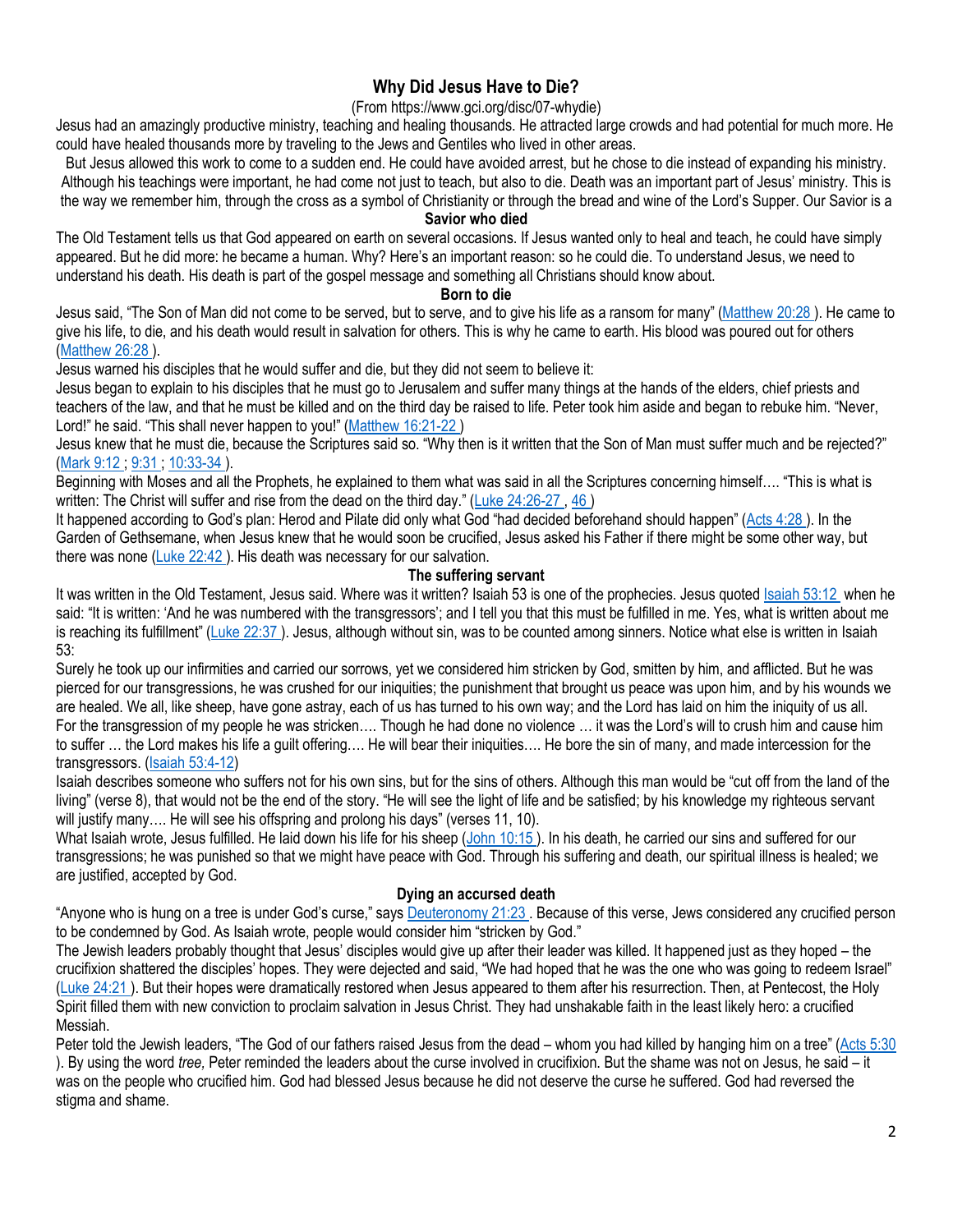Paul referred to the same curse in [Galatians 3:13](http://biblia.com/bible/niv/Gal%203.13) : "Christ redeemed us from the curse of the law by becoming a curse for us, for it is written: 'Cursed is everyone who is hung on a tree.'" Jesus became a curse on our behalf so we could escape the curse of the law, which is death. He became something he was not, so that we could become something we were not. "God made him who had no sin to be sin for us, so that in him we might become the righteousness of God" (2 Corinthians 5:21).

He became sin for us, so that we might be declared righteous through him. Because he suffered what we deserved, he redeemed us from the curse of the law. "The punishment that brought us peace was upon him." Because he suffered death, we can enjoy peace with God.

## **Message of the cross**

The disciples never forgot the shameful way that Jesus died. Indeed, sometimes that was the focus of the message: "We preach Christ crucified: a stumbling block to Jews and foolishness to Gentiles" ([1 Corinthians 1:23](http://biblia.com/bible/niv/1%20Cor%201.23) ). Paul even called the gospel "the message of the cross" (verse 18). Paul reminded the Galatians that "before your very eyes Jesus Christ was clearly portrayed as crucified" ([Galatians 3:1 \)](http://biblia.com/bible/niv/Gal%203.1). That was how he summarized the way that he preached the gospel.

Why is the cross good news? Because the cross is the means by which Jesus rescued us from death. Paul focused on the cross because it is the key to Jesus being good news for us. We will not be raised into glory unless in Christ we are made "the righteousness of God." Only then do we join Jesus in his glory. The crucifixion is part of the process by which we are transformed from the old creation to the new. Paul says that Jesus died "for us" ([Romans 5:6-8 ;](http://biblia.com/bible/niv/Rom%205.6-8) [2 Corinthians 5:14 ;](http://biblia.com/bible/niv/2%20Cor%205.14) [1 Thessalonians 5:10](http://biblia.com/bible/niv/1%20Thess%205.10) ); he also says that he died "for our sins" ([1](http://biblia.com/bible/niv/1%20Cor%2015.3)  Corinthians 15:3; Galatians 1:4). "He himself bore our sins in his body on the tree" (1 Peter 2:24; 3:18). Paul also says that we died with

Christ [\(Romans 6:3-8 \)](http://biblia.com/bible/niv/Rom%206.3-8). Though our union with him in faith, we participate in his death.

It is as if we were on the cross, receiving the consequences that our sins deserved. But Jesus did it for us, and because he did it, we can be justified, or proclaimed as righteous. He takes our sin and death; he gives us righteousness and life. The prince became a pauper, so that we paupers might become princes.

Although Jesus used the word *ransom* to describe our rescue, the ransom wasn't paid to anyone in particular – this is a figure of speech to indicate that it cost Jesus an enormous amount to set us free. In the same way, Paul talks about Jesus redeeming us, buying our freedom, but he didn't pay anyone.

God loves people – but he hates sin, because sin hurts people. In the death of Jesus, our sins are set aside. But this does not mean that a loving Jesus appeased or "paid off" an angry God. The Father is just as merciful as Jesus is, and Jesus is just as angry about sin as the Father is. He is angry at sin because sin hurts the people he loves. Jesus is the Judge who condemns [\(Matthew 25:31-46 \)](http://biblia.com/bible/niv/Matt%2025.31-46), as well as the Judge who loves sinners so much that he dies for them.

When God forgives us, he does not simply wipe away sin and pretend it never existed. Sins have serious consequences – consequences we can see in the cross of Christ. Humanity's tendency to sin cost Jesus pain and shame and death.

The gospel reveals that God acts righteously in forgiving us (Romans 1:17); his mercy is part of his righteous character. He does not ignore our sins, but takes care of them in Jesus Christ. Metaphorically, God presented Jesus as a sacrifice for our forgiveness. Sin has consequences, and Jesus volunteered to suffer the consequences on our behalf. The cross demonstrates God's love as well as his justice [\(Romans 5:8 \)](http://biblia.com/bible/niv/Rom%205.8).

As Isaiah says, we have peace with God because of what Christ did. We were once enemies of God, but through Christ we have been brought near [\(Ephesians 2:13 \)](http://biblia.com/bible/niv/Eph%202.13). In other words, we have been reconciled to God through the cross (verse 16). It is a basic Christian belief that our relationship with God depends on Jesus Christ, including his death.

Christianity is not a list of things to do – it is accepting that Christ has done everything we need to be right with God – and this was done on the cross. "When we were God's enemies, we were reconciled to him through the death of his Son" ([Romans 5:10 \)](http://biblia.com/bible/niv/Rom%205.10). God reconciled the universe through Christ, "making peace through his blood, shed on the cross" ([Colossians 1:20 \)](http://biblia.com/bible/niv/Col%201.20). He did this before we believed it, before we were even born. Since we are reconciled through him, all our sins are forgiven (verse 22) – reconciliation, forgiveness and justification all mean the same thing: peace with God.

#### Victory!

Paul uses an interesting image of salvation when he writes that Jesus "disarmed the powers and authorities" by making "a public spectacle of them, triumphing over them by the cross" ([Colossians 2:15 \)](http://biblia.com/bible/niv/Col%202.15). He uses the word for a military parade: the winning general brings captured enemy soldiers in a victory parade at home. They are disarmed, humiliated, and put on display. Paul's point is that on the cross, Jesus did this to our enemies.

What looked like a shameful death for Jesus was actually a glorious triumph for God's plan, because it is through the cross that Jesus won victory over enemy powers, including Satan, sin and death. Their claim on us has been fully satisfied in the death of the innocent victim. They cannot demand any more than what he has already paid. They have nothing further to threaten us with.

"By his death," we are told, Jesus was able to "destroy him who holds the power of death – that is, the devil" ([Hebrews 2:14 \)](http://biblia.com/bible/niv/Heb%202.14). "The reason the Son of God appeared was to destroy the devil's work" (1 John 3:8). Victory was won on the cross.

**Sacrifice** 

Jesus' death is also described as a sacrifice. The idea of sacrifice draws on the rich imagery of Old Testament sacrifices. [Isaiah 53:10](http://biblia.com/bible/niv/Isa%2053.10) calls our Savior a "guilt offering." John the Baptist calls him the Lamb "who takes away the sin of the world" ([John 1:29](http://biblia.com/bible/niv/John%201.29) ). Paul calls him a "sacrifice